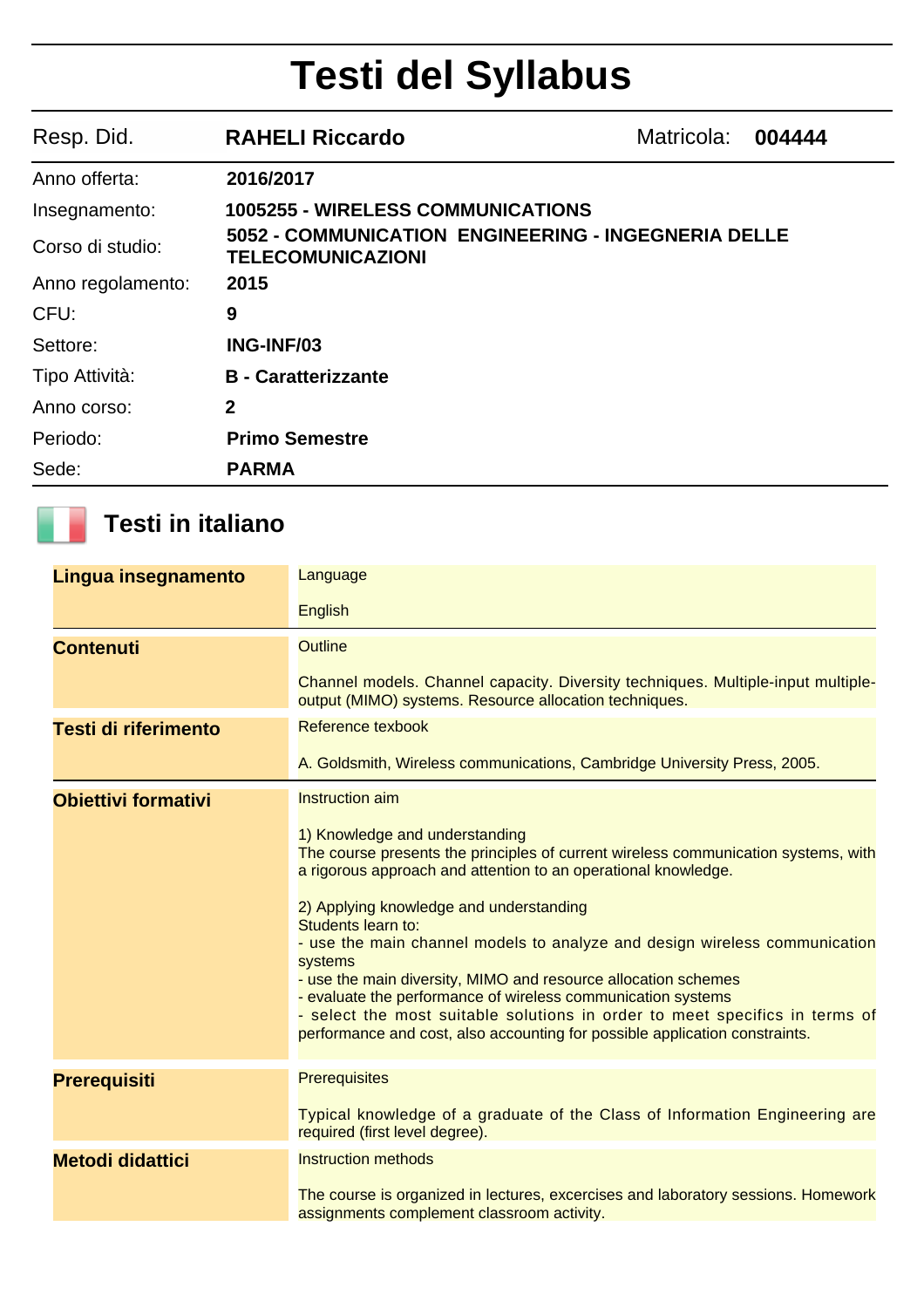| <b>Altre informazioni</b>                         | <b>Other issues</b>                                                                                                                                                                                                                                                                                                                                                                                                                                                                                                                                                                                                                                                                                                                                                                                                                                                                                                                      |
|---------------------------------------------------|------------------------------------------------------------------------------------------------------------------------------------------------------------------------------------------------------------------------------------------------------------------------------------------------------------------------------------------------------------------------------------------------------------------------------------------------------------------------------------------------------------------------------------------------------------------------------------------------------------------------------------------------------------------------------------------------------------------------------------------------------------------------------------------------------------------------------------------------------------------------------------------------------------------------------------------|
|                                                   | The course relies upon a specific web site.                                                                                                                                                                                                                                                                                                                                                                                                                                                                                                                                                                                                                                                                                                                                                                                                                                                                                              |
| <b>Modalità di verifica</b><br>dell'apprendimento | <b>Evaluation methods</b><br>Evaluation comprehensively based on:<br>- Level of active (and regular) participation to classroom lectures, exercises and<br>laboratory activity<br>- Periodically assigned homeworks<br>- Final exam including written and oral tests.<br>Remedial evaluation based on written examination, oral examination and project.                                                                                                                                                                                                                                                                                                                                                                                                                                                                                                                                                                                 |
| Programma esteso                                  | <b>Detailed outline</b>                                                                                                                                                                                                                                                                                                                                                                                                                                                                                                                                                                                                                                                                                                                                                                                                                                                                                                                  |
|                                                   | 1. Channel models (22 h)<br>1.1 Review of radio propagation (2 h)<br>1.2 Path loss models (5 h)<br>Free space<br><b>Flat earth</b><br><b>Empirical models</b><br><b>Ray tracing</b><br>1.3 Shadowing model (3 h)<br>Lognormal distribution<br><b>Spatial correlation</b><br><b>Outage probability</b><br>1.4 Fading models (11 h)<br>Rayleigh<br><b>Rice</b><br>Nakagami<br><b>Multipath</b><br>1.5 MIMO channel models (1 h)<br>2. Performance of wireless systems (15 h)<br>2.1 Channel capacity (12 h)<br><b>Ergodic capacity with CSIR</b><br><b>Outage capacity</b><br><b>Ergodic capacity with CSIT</b><br><b>Power allocation strategies</b><br><b>High and low SNR regimes</b><br>2.2 Average error probability (3 h)<br>By direct integration<br>By the moment generating function<br>Alternate representation of the Gaussian tail function<br>3. Diversity techniques (13 h)<br>3.1 Time, frequency and space diversity (1 h) |
|                                                   | 3.2 Diversity combining (4 h)<br><b>Selection combining</b><br><b>Maximal ratio combining</b><br>Equal gain combining<br>3.3 Transmit diversity (2 h)<br>Maximal ratio transmission with CSIT (beamforming)<br>Transmit diversity with CSIR (Alamouti scheme)<br>3.4 Performance analysis of diversity systems (6 h)<br>Average error probability<br><b>Outage probability</b><br><b>Outage capacity</b><br><b>High and low SNR regimes</b>                                                                                                                                                                                                                                                                                                                                                                                                                                                                                              |
|                                                   | 4. MIMO systems (17 h)<br>4.1 Singular value decomposition (3 h)<br><b>Singular values</b><br>Left and right singular vectors<br>Parallel decomposition of the MIMO channel<br>4.2 Capacity of the deterministic MIMO channel (5 h)                                                                                                                                                                                                                                                                                                                                                                                                                                                                                                                                                                                                                                                                                                      |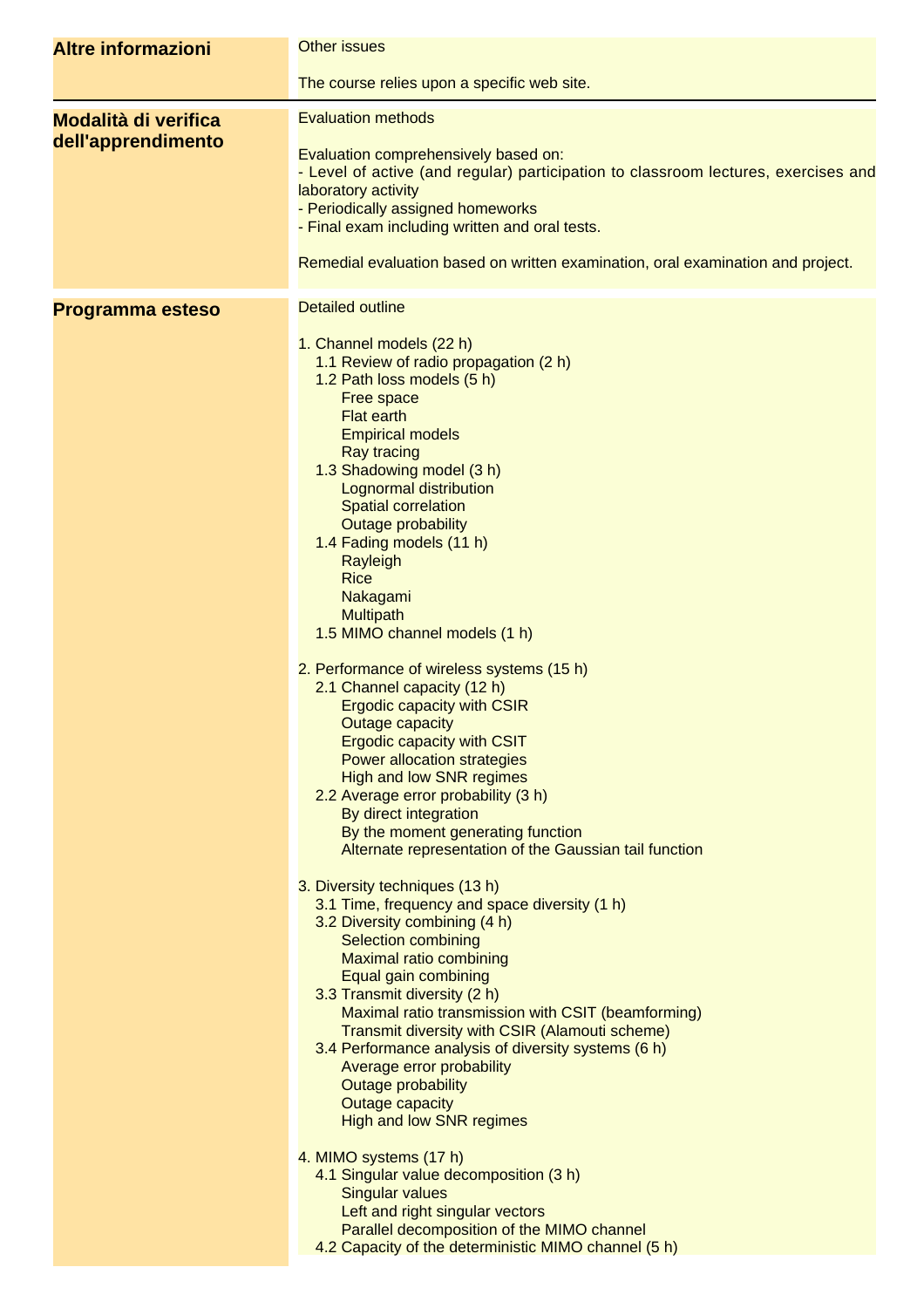| <b>Capacity with CSIT</b>                                      |  |
|----------------------------------------------------------------|--|
| Water filling in the channel eigenmodes                        |  |
| Degrees of freedom and spatial multiplexing gain               |  |
| <b>Capacity with CSIR</b>                                      |  |
| 4.3 Capacity of the fading MIMO channel (3 h)                  |  |
| Capacity achieving distribution with CSIR                      |  |
| <b>High and low SNR regimes</b>                                |  |
| <b>MIMO outage capacity</b>                                    |  |
| 4.4 Realistic MIMO systems (6 h)                               |  |
| <b>MIMO diversity and beamforming</b>                          |  |
| Diversity-multiplexing tradeoff                                |  |
| Overview of space-time codes and examples                      |  |
| <b>Overview of multiuser MIMO</b>                              |  |
|                                                                |  |
| 5. Introduction to OFDM (5 h)<br>5.1 Realization of OFDM (4 h) |  |
| Direct-form                                                    |  |
| DFT-form                                                       |  |
| Cyclic-prefixed                                                |  |
| 5.2 Resource allocation (1 h)                                  |  |
| Single-carrier systems                                         |  |
| <b>OFDM</b> systems                                            |  |
|                                                                |  |



## **Testi in inglese**

| Lingua insegnamento         | Language                                                                                                                                                                                                                                                                                                                                                                                                           |
|-----------------------------|--------------------------------------------------------------------------------------------------------------------------------------------------------------------------------------------------------------------------------------------------------------------------------------------------------------------------------------------------------------------------------------------------------------------|
|                             | <b>English</b>                                                                                                                                                                                                                                                                                                                                                                                                     |
| <b>Contenuti</b>            | <b>Outline</b>                                                                                                                                                                                                                                                                                                                                                                                                     |
|                             | Channel models. Channel capacity. Diversity techniques. Multiple-input multiple-<br>output (MIMO) systems. Resource allocation techniques.                                                                                                                                                                                                                                                                         |
| <b>Testi di riferimento</b> | Reference texbook                                                                                                                                                                                                                                                                                                                                                                                                  |
|                             | A. Goldsmith, Wireless communications, Cambridge University Press, 2005.                                                                                                                                                                                                                                                                                                                                           |
| <b>Obiettivi formativi</b>  | Instruction aim                                                                                                                                                                                                                                                                                                                                                                                                    |
|                             | 1) Knowledge and understanding<br>The course presents the principles of current wireless communication systems, with<br>a rigorous approach and attention to an operational knowledge.<br>2) Applying knowledge and understanding<br>Students learn to:<br>- use the main channel models to analyze and design wireless communication<br>systems<br>- use the main diversity, MIMO and resource allocation schemes |
|                             | - evaluate the performance of wireless communication systems<br>- select the most suitable solutions in order to meet specifics in terms of<br>performance and cost, also accounting for possible application constraints.                                                                                                                                                                                         |
| <b>Prerequisiti</b>         | <b>Prerequisites</b>                                                                                                                                                                                                                                                                                                                                                                                               |
|                             | Typical knowledge of a graduate of the Class of Information Engineering are<br>required (first level degree).                                                                                                                                                                                                                                                                                                      |
| <b>Metodi didattici</b>     | <b>Instruction methods</b>                                                                                                                                                                                                                                                                                                                                                                                         |
|                             | The course is organized in lectures, excercises and laboratory sessions. Homework<br>assignments complement classroom activity.                                                                                                                                                                                                                                                                                    |
| <b>Altre informazioni</b>   | <b>Other issues</b>                                                                                                                                                                                                                                                                                                                                                                                                |
|                             | The course relies upon a specific web site.                                                                                                                                                                                                                                                                                                                                                                        |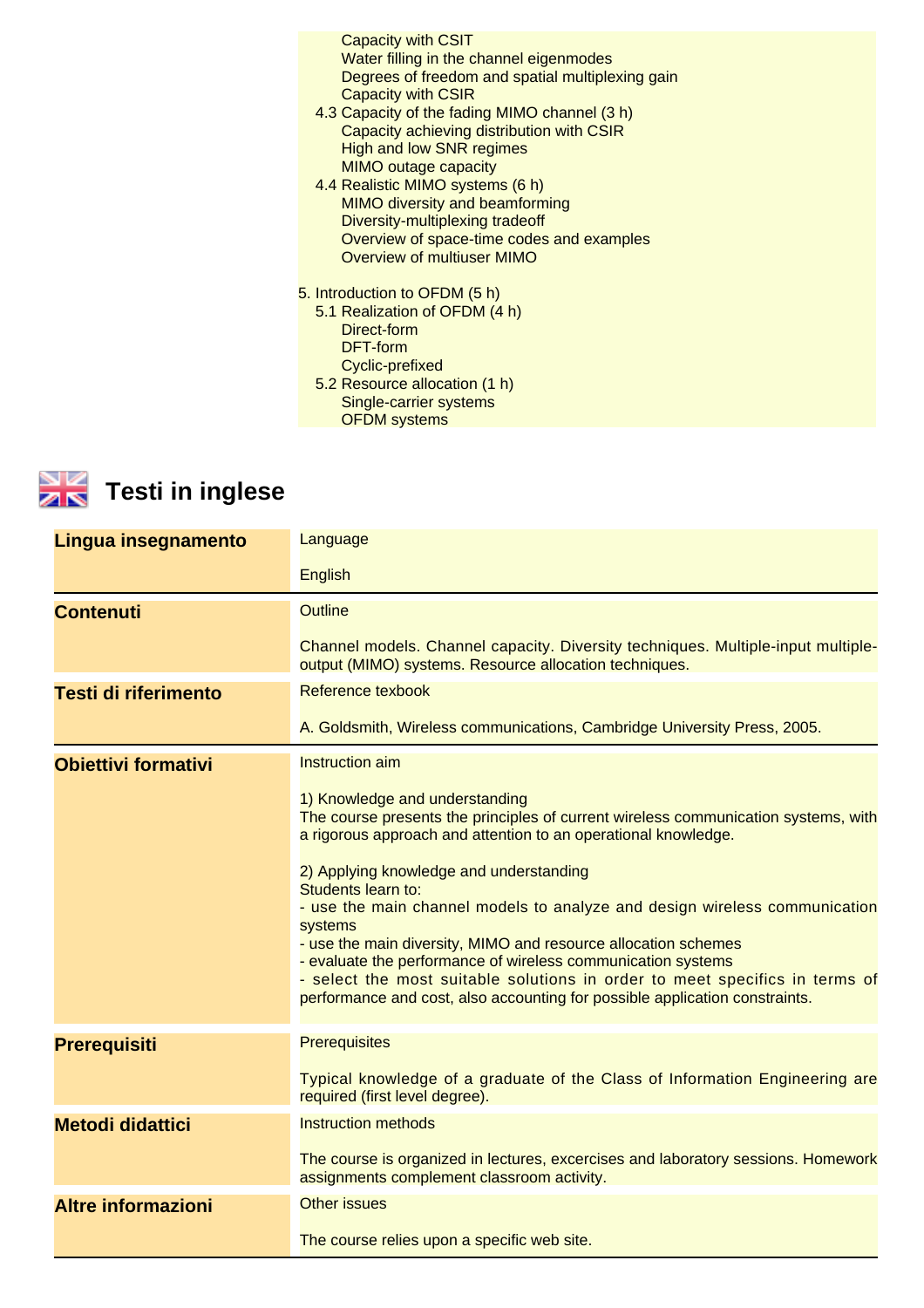| <b>Modalità di verifica</b><br>dell'apprendimento | <b>Evaluation methods</b><br>Evaluation comprehensively based on:<br>- Level of active (and regular) participation to classroom lectures, exercises and<br>laboratory activity<br>- Periodically assigned homeworks<br>- Final exam including written and oral tests.<br>Remedial evaluation based on written examination, oral examination and project.                                                                                                                                                                                                                                                                                                                                                                                                                                                                                                                                                                                                                                                                                                                          |
|---------------------------------------------------|-----------------------------------------------------------------------------------------------------------------------------------------------------------------------------------------------------------------------------------------------------------------------------------------------------------------------------------------------------------------------------------------------------------------------------------------------------------------------------------------------------------------------------------------------------------------------------------------------------------------------------------------------------------------------------------------------------------------------------------------------------------------------------------------------------------------------------------------------------------------------------------------------------------------------------------------------------------------------------------------------------------------------------------------------------------------------------------|
| Programma esteso                                  | <b>Detailed outline</b><br>1. Channel models (22 h)<br>1.1 Review of radio propagation (2 h)<br>1.2 Path loss models (5 h)<br>Free space<br><b>Flat earth</b><br><b>Empirical models</b><br><b>Ray tracing</b><br>1.3 Shadowing model (3 h)<br><b>Lognormal distribution</b><br><b>Spatial correlation</b><br>Outage probability<br>1.4 Fading models (11 h)<br>Rayleigh<br><b>Rice</b><br>Nakagami<br>Multipath<br>1.5 MIMO channel models (1 h)<br>2. Performance of wireless systems (15 h)                                                                                                                                                                                                                                                                                                                                                                                                                                                                                                                                                                                    |
|                                                   | 2.1 Channel capacity (12 h)<br><b>Ergodic capacity with CSIR</b><br><b>Outage capacity</b><br><b>Ergodic capacity with CSIT</b><br>Power allocation strategies<br><b>High and low SNR regimes</b><br>2.2 Average error probability (3 h)<br>By direct integration<br>By the moment generating function<br>Alternate representation of the Gaussian tail function<br>3. Diversity techniques (13 h)<br>3.1 Time, frequency and space diversity (1 h)<br>3.2 Diversity combining (4 h)<br><b>Selection combining</b><br><b>Maximal ratio combining</b><br>Equal gain combining<br>3.3 Transmit diversity (2 h)<br>Maximal ratio transmission with CSIT (beamforming)<br>Transmit diversity with CSIR (Alamouti scheme)<br>3.4 Performance analysis of diversity systems (6 h)<br>Average error probability<br><b>Outage probability</b><br><b>Outage capacity</b><br><b>High and low SNR regimes</b><br>4. MIMO systems (17 h)<br>4.1 Singular value decomposition (3 h)<br><b>Singular values</b><br>Left and right singular vectors<br>Parallel decomposition of the MIMO channel |
|                                                   | 4.2 Capacity of the deterministic MIMO channel (5 h)<br>Capacity with CSIT<br>Water filling in the channel eigenmodes<br>Degrees of freedom and spatial multiplexing gain<br><b>Capacity with CSIR</b>                                                                                                                                                                                                                                                                                                                                                                                                                                                                                                                                                                                                                                                                                                                                                                                                                                                                            |